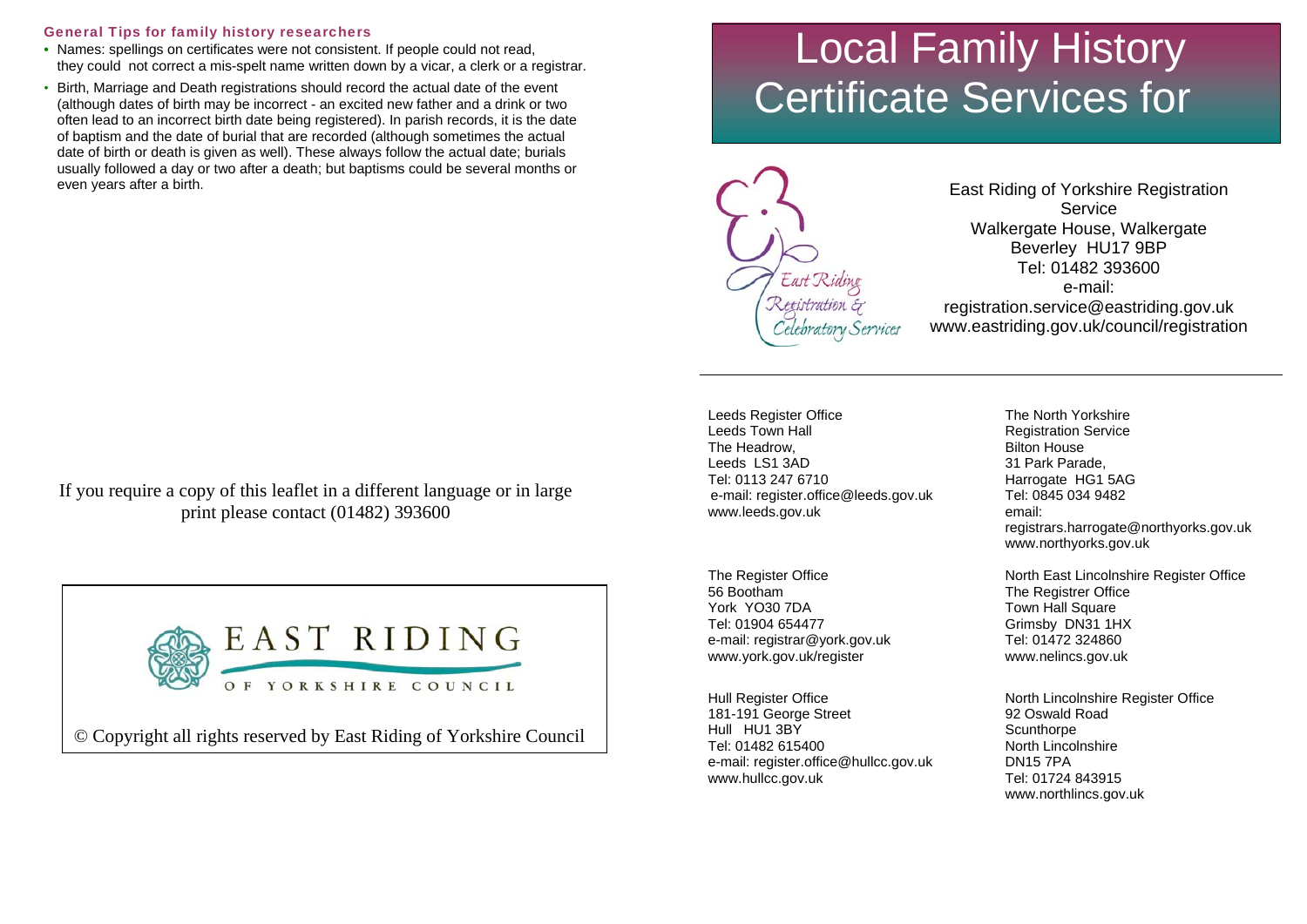The local offices hold records for their areas only. General Register Office at Southport and the Family Records Centre hold the records for all of England and Wales 0845 603 7788 www.gro.gov.uk.

Civil registration began on July 1st 1837, prior to that information can be obtained from, amongst other things, parish records and censuses. Local libraries hold some parish records and some censuses. The Borthwick Institute (Phone 01904 321166 ) holds many parish records.

Local archives also have useful information.

Birth, death and marriage certificates from the local offices cost £9 each and the cheques or postal orders should be payable to "Superintendent Registrar". The application does not have to be on a form, it can be in a letter but please include a daytime phone number.

The certificate may be handwritten, typed or a photocopy.

The time that it takes to process an application varies between offices, please ask them. If you have found the entry which you want in the index, please supply the year, quarter and reference. The reference alone is not sufficient for a local office.

If you apply to your local office for a certificate and they can not find it they refund the £9 but they can not usually undertake a search without the £9 fee. You can specify that you only want the certificate if certain information corresponds, e.g the name of the father is "William" etc.

All the offices in our group will accept payment on a credit or debit card. If they can not find the record in the year given our offices may be prepared to search for a further limited period, but only in their area. If you need a more extensive search you can search the indexes for up to six hours in any one day for £18, but this will not give you access to the record only to the index.

Copies of the indexes for all the births, deaths and marriages in England and Wales are held at many local libraries and at Harrogate Register Office, but you may need to make an appointment. They are also on web sites.

### **Deaths**

- Deaths have to be registered in the registration district in which they happened not where the deceased lived. The death may have happened in a hospital which is in a different registration district, or it may have happened on holiday.
- 'In attendance' means that the informant was visiting the deceased regularly in the period before the death - it usually implies that the informant lived close by.
- Check out the surnames of informants: if you do not recognise them, they may nevertheless be relatives - sisters or daughters of the deceased who had married, grandchildren, cousins (and people often put 'cousin' if the relationship is too complicated to explain - such as 'step-father's sister's daughter').

• "Certified" at the bottom of the Cause of Death box means that the death was certified by a doctor, but the doctor's name was not always given. Death registrations, like gravestones (usually), were written after the person with the most accurate information had died. The information which is recorded may not be completely accurate.

# Useful Contacts

# Contacts for archives, cemeteries, libraries etc

Beverley Treasure House 01482 392790

Borthwick Institute 01904 321166

Grimsby Crematorium 01472 324869

Grimsby Archives 01472 323585

Grimsby Reference Library 01472 323603

Hull City Archives 01482 615102

Hull Crematorium 01482 614975

Hull Reference and Local Studies Library 01482 210077

Lawnswood Cemetery 0113 2673188/9

Leeds Central Library 0113 2478290

West Yorkshire Archive Service 0113 2145814

West Yorkshire Archive Service, Yorkshire Archaeological Society 0113 2456362

York Archives 01904 551878

York Cemetery 01904 610578

York Crematorium 01904 706096

York Family History Society 01904 412204

York Reference Library 01904 655631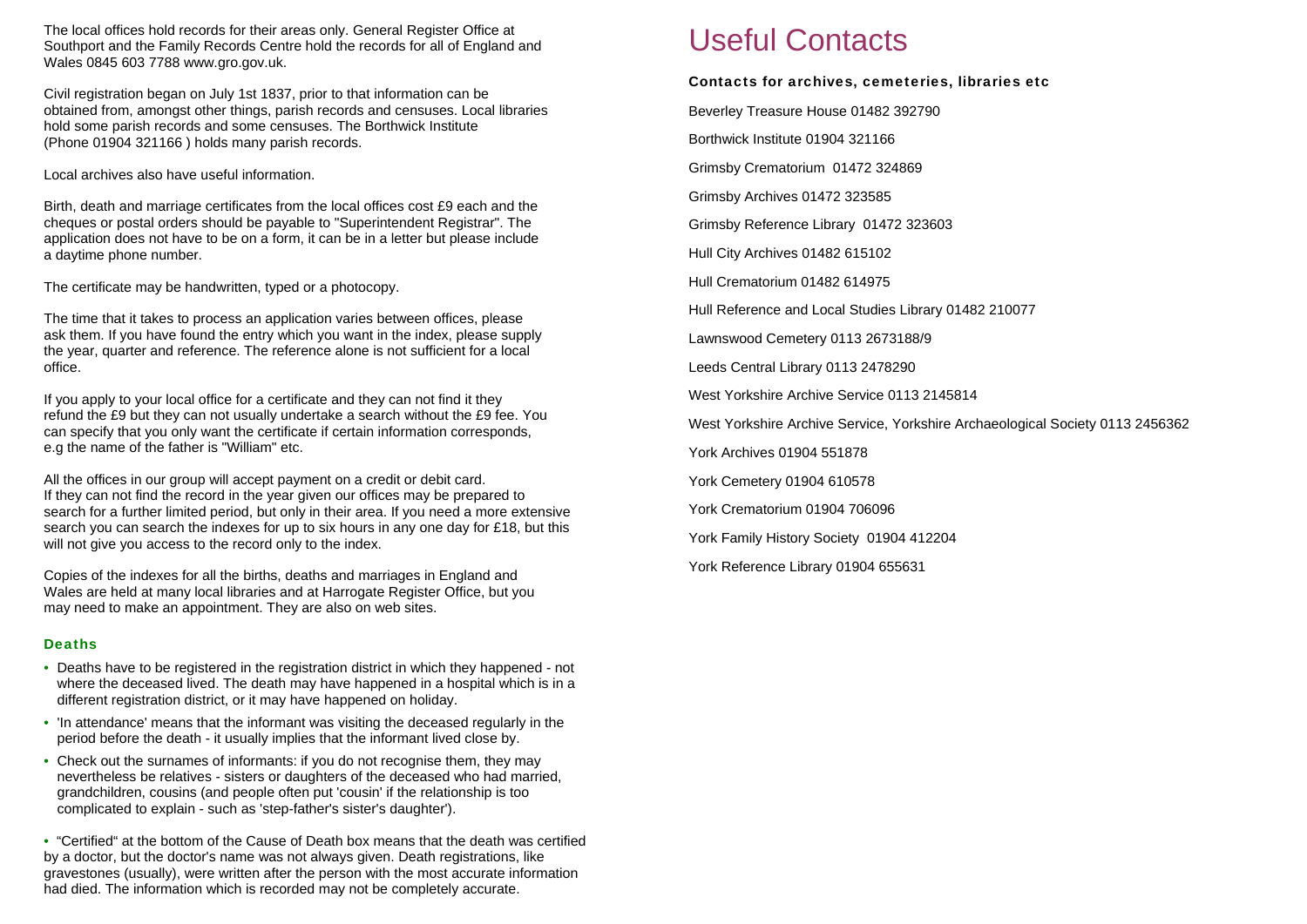# Records Each Office Holds

### York

In York all marriage records are on an annual index so it is therefore relatively easy to search for a marriage that occurred in York.

All indexes of birth records from 1837 to 1973 are now on the free website [www.yorkshirebmd.info](http://www.yorkshirebmd.info/) The site also has death indexes for all of York 1837 to 1904 and in addition for Acomb 1918-1938, Dunnington 1837-1919, Flaxton 1837-1973, Poppleton 1854-1918, Skelton 1837-1904 and York West until 1948.

York provides searches but there is a fee payable. Orders can be taken over the phone with a card payment. For details of fees ring 01904 654477 or go to the website [www.york.go.uk](http://www.york.go.uk/)

Marriage certificates are usually produced by photocopier. Births and deaths may be computer generated, handwritten or photocopied.

York cemetery, which for a time had a virtual monopoly of all burials within the city of York, has a very extensive database of information on burials there. Fulford and other cemeteries have information but not on such a comprehensive scale. York has a website [www.york.gov.uk/register](http://www.york.gov.uk/register) from which you can download application forms and obtain further information. For York and Great War [http://yorkandthegreatwar.com](http://yorkandthegreatwar.com/)

1851 census [www.ancestry.co.uk](http://www.ancestry.co.uk/) gravestones [www.memorialinscriptions.org.uk](http://www.memorialinscriptions.org.uk/)

Details of war casualties in York http://york andthegreatwar.com

### Kingston upon Hull

1837 - 1937 All of the Hull Registration District Myton, Humber and St Mary's

1837 to 1937 Most of the Sculcoates Registration District Hessle, West Sculcoates, East Sculcoates, Sutton/Southcoates, Drypool, Hessle, Cottingham (up to 1906)

1937 - Present Please Note North Hull Estate is held at Beverley between 1906 and 1937. Till 1969 Hull Registration District Drypool, Newington, University, Albert, Paragon.

1969 - Present Hull

# East Riding of Yorkshire

The East Riding of Yorkshire holds fully indexed registers complete (with one or two gaps where registers have disappeared) for the whole of the East Riding, comprising the former registration districts of Beverley, Bridlington, Goole and Pocklington. The original registers are held at the East Riding Register Office in Beverley. Indexes and registers for the Derwent district of Howdenshire are held in York.

Boundaries have moved over the years, and some former registration districts are now split: holdings for events registered in Sculcoates, for example, are divided between Hull and the East Riding of Yorkshire. Similarly, some villages in the Goole area have been in North Lincolnshire at various times.

Some of the older registration districts, such as Holderness, are huge and searches for marriages in Holderness can be impossible unless further information is available to narrow down the search.

Census returns (1841-1901) for the local areas are held in local libraries in Beverley, Bridlington and Goole. The County Archive Office is in Beverley, within easy walking distance of the register office, and it holds the usual range of local archives - although several pre-1837 parish registers are held at the Borthwick Institute.

#### **Leeds**

Leeds Register Office holds approximately 15,000 birth, death and marriage registers. At any one time Leeds holds 21 registration districts. Apart from the obvious Leeds registration districts, the office also holds Barkston Ash registration district from 1947- 1974, Bradford from 1837-1891, Bramham from 1862-1869, Dewsbury from 1837-1938, Lower Agbrigg from 1939-1974, North Bierley from 1892-1938, Otley from 1837-1869, Pontefract from 1837-1869,

Spen Valley from 1939-1974, Tadcaster from 1837-1946, Wakefield from 1837-1938, Wetherby from 1837-1946 and Wharfedale from 1861-1981.

Leeds does not hold any of Wortley registration district - this is held by Sheffield or Barnsley Register Office.

The Otley registers, between 1952 – 1974, are held by Bradford Register Office.

### North Yorkshire

The records for all of North Yorkshire are held in the Central Repository at Harrogate and comprise, mainly, of the former registration districts of Whitby, Scarborough, Malton (Ryedale), Leyburn, Northallerton, Richmond, Settle, Skipton, Selby, Tadcaster and Harrogate (Claro) which were amalgamated in 1998. There are some exeptions: for example Skipton is also covered by Burnley and Bradford, Leeds hold some Tadcaster registers and Redcar and Cleveland cover parts of Guisborough.

The office holds some registers for Wetherby, Wharfedale, Pontefract, Driffield and York.

### North East Lincolnshire

The registers for all of the above district are held in Grimsby. The district includes Ashby cum Fenby, Aylesby, Barnoldby le Beck, Beelsby, Bradley, Brigsley, Cleethorpes, East Ravendale, Habrough, Hatcliffe, Hawerby cum Beesby, Healing, Humberston, Immingham, Irby, Laceby, New Waltham, Stallingborough, Waltham, West Ravendale and Wold Newton.